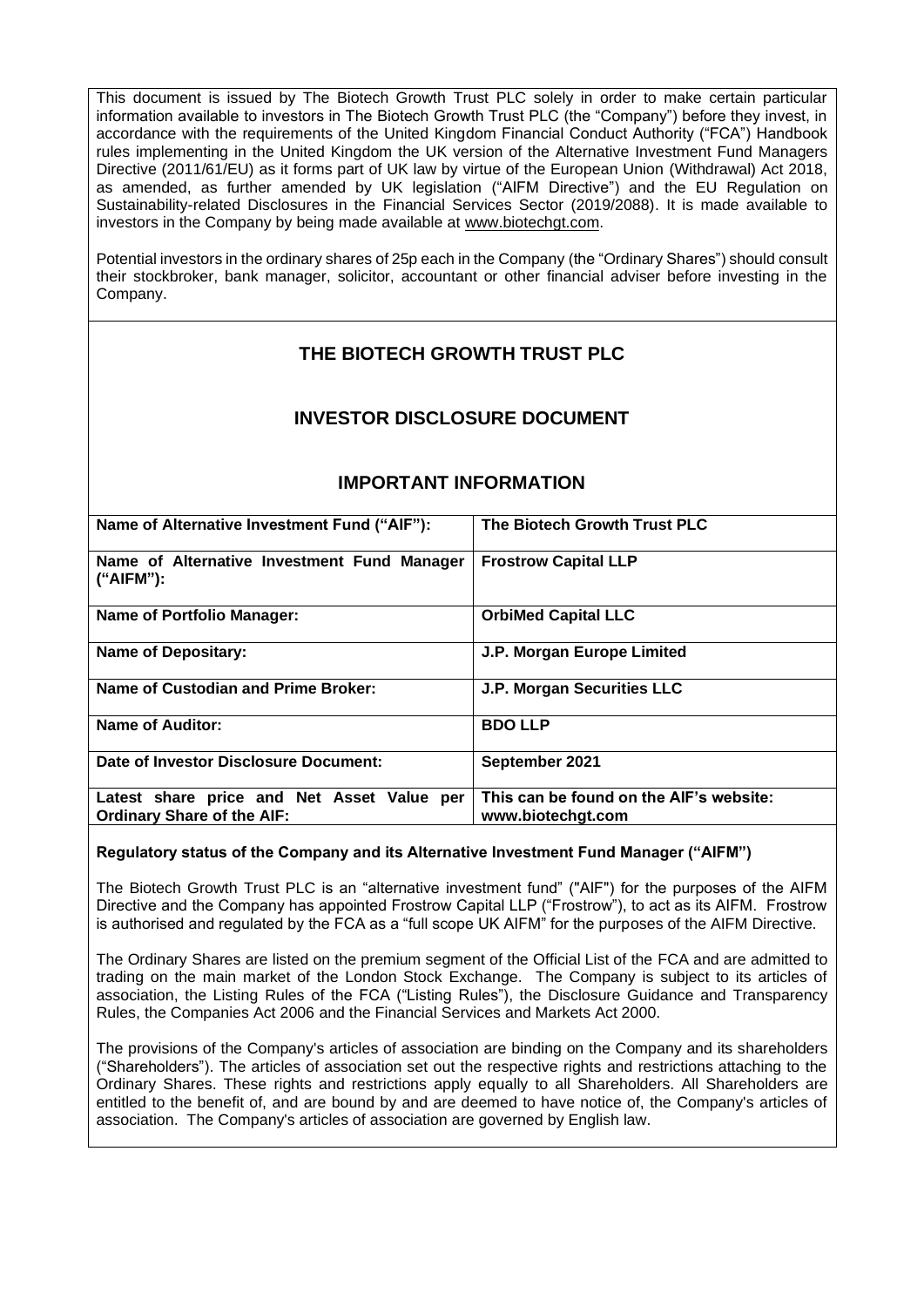### **Limited purpose of this document**

This document is not being issued for any purpose other than to make certain, required regulatory disclosures to investors and, to the fullest extent permitted under applicable law and regulations, the Company and its AIFM, Frostrow and their directors and members will not be responsible to persons other than the Shareholders for their use of this document, nor will they be responsible to any person (including the shareholders) for any use which they may make of this document other than to provide information to invest in the Ordinary Shares.

This document does not purport to provide complete details of the Company and potential investors should not solely rely upon this document when determining whether to make an investment. Furthermore, investors should refer to the risks and disclaimers contained within the Company's latest annual report.

This document does not constitute, and may not be used for the purposes of, an offer or solicitation to buy or sell, or otherwise undertake investment activity in relation to, the Ordinary Shares.

**This document is not a prospectus and it is not intended to be an invitation or inducement to any person to engage in any investment activity. This document may not include (and it is not intended to include) all the information which investors and their professional advisers may require for the purpose of making an informed decision in relation to an investment in the Company and the Ordinary Shares.** 

#### **No advice**

The Company and its AIFM, Frostrow, and their directors and members are not advising any person in relation to any investment or other transaction involving the Ordinary Shares. Recipients must not treat the contents of this document or any subsequent communications from the Company, the AIFM or any of their subsidiaries, affiliates, officers, directors, members, employees or agents, as advice relating to financial, investment, taxation, accounting, legal, regulatory or any other matters. Prospective investors must rely on their own professional advisers, including their own legal advisers and accountants, as to legal, tax, accounting, regulatory, investment or any other related matters concerning the Company and an investment in the Ordinary Shares.

## **Overseas investors**

The distribution of this document in certain jurisdictions may be restricted and accordingly persons into whose possession this document comes are required to inform themselves about and to observe such restrictions. No action has been taken by the Company that would permit an offer of the Ordinary Shares or distribution of any offering or publicity material in any jurisdiction where action for that purpose is required, other than the United Kingdom and the Republic of Ireland, where the Company may market to professional investors. The Ordinary Shares have not been, and will not be, registered under the United States Securities Act of 1933 (as amended) or under any of the relevant securities laws of Canada, Australia, the Republic of South Africa or Japan or their respective territories or possessions. Accordingly, the Ordinary Shares may not (unless an exemption from such legislation or laws is available) be offered, sold or delivered, directly or indirectly, in or into the USA, Canada, Australia, the Republic of South Africa or Japan or their respective territories or possessions. The Company is not registered under the United States Investment Company Act of 1940 (as amended) and investors are not entitled to the benefits of such legislation.

Prospective investors must inform themselves as to (a) the legal requirements within their own countries for the purchase, holding, transfer or other disposal of Ordinary Shares; (b) any foreign exchange restrictions applicable to the purchase, holding, transfer or other disposal of Ordinary Shares which they might encounter; and (c) the income and other tax consequences which may apply in their own countries as a result of the purchase, holding, transfer or other disposal of Ordinary Shares.

## **THE COMPANY**

## **Investment objective and policy**

To seek capital appreciation through investment in the worldwide biotechnology industry. In order to achieve its investment objective, the Company invests in a diversified portfolio of shares and related securities in biotechnology companies on a worldwide basis. Performance is measured against the NASDAQ Biotechnology Index (sterling adjusted) (the "Benchmark").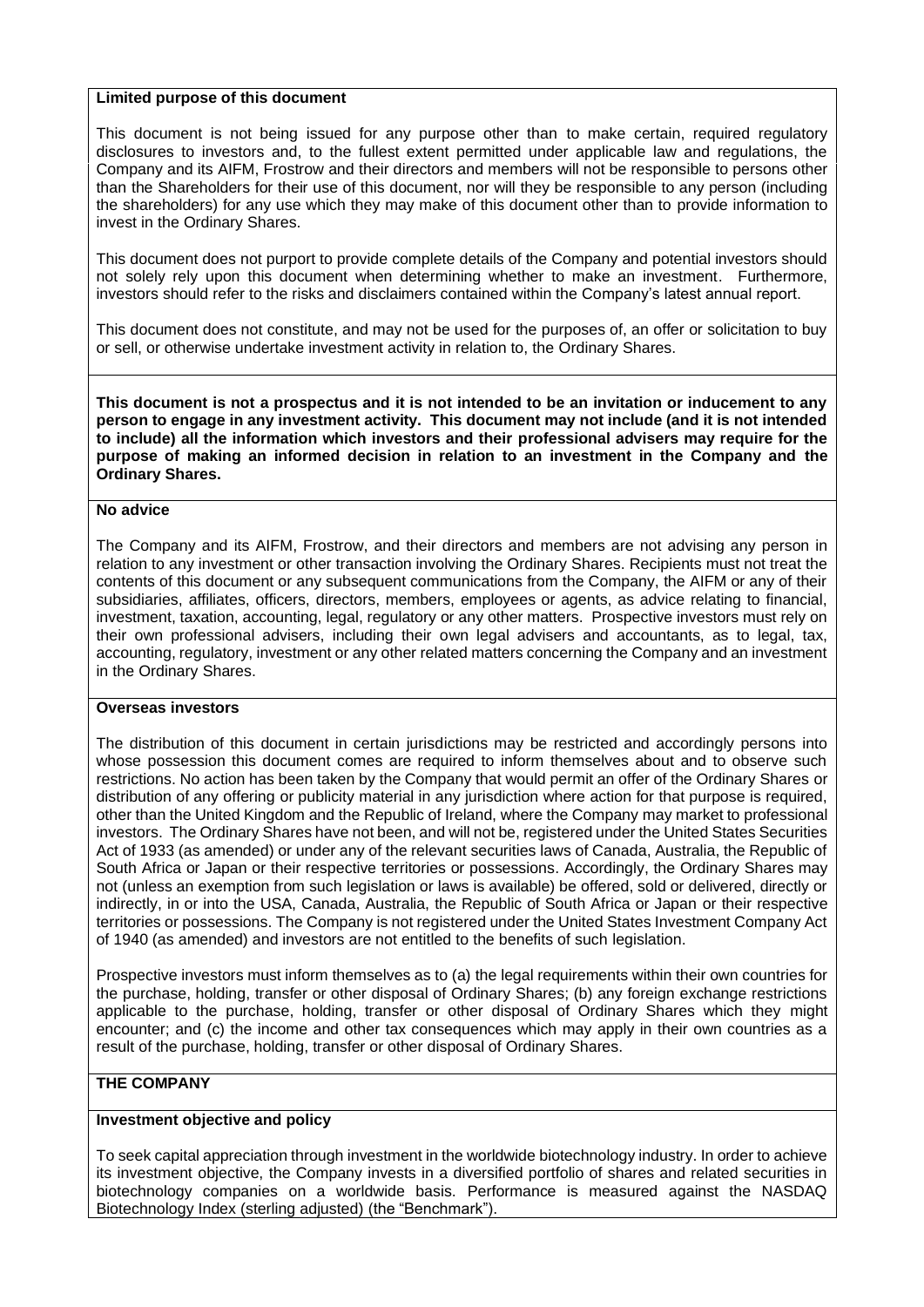### **Investment strategy and techniques**

The implementation of the Company's Investment Objective has been delegated to OrbiMed Capital LLC ("OrbiMed"), the Company's Portfolio Manager, by Frostrow (as AIFM) under the Board's and Frostrow's supervision and guidance.

Details of OrbiMed's investment strategy and approach are set out in the Company's annual report, which can be found on the Company's website: [www.biotechgt.com](http://www.biotechgt.com/) While performance is measured against the Company's Benchmark, the Board encourages OrbiMed to manage the portfolio without regard to the Benchmark and its make-up.

While the Board's strategy is to allow flexibility in managing the investments, in order to manage investment risk it has imposed various investment, gearing and derivative guidelines and limits, within which Frostrow and OrbiMed are required to manage the investments, as set out below under "Investment Limitations and Guidelines".

#### **Investment limitations and guidelines**

The Board seeks to manage the Company's risk by imposing various investment limits and restrictions as follows:

- The Company will not invest more than 10%, in aggregate, of the value of its gross assets in other closed ended investment companies (including investment trusts) listed on the London Stock Exchange, except where the investment companies themselves have stated investment policies to invest no more than 15% of their gross assets in other closed ended investment companies (including investment trusts) listed on the London Stock Exchange.
- The Company will not invest more than 15%, in aggregate, of the value of its gross assets in other closed ended investment companies (including investment trusts) listed on the London Stock Exchange.
- The Company will not invest more than 10% of the value of its gross assets in unquoted investments at the time of acquisition. This limit includes any investment in private equity funds managed by the Company's portfolio manager, OrbiMed Capital LLC ("OrbiMed" or the "Portfolio Manager"), or any affiliates of such entity. Investments in such private equity funds will be limited to US\$15 million, after the deduction of proceeds of disposal and other returns of capital.
- The Company may be unable to invest directly in certain countries. In these circumstances, the Company may gain exposure to companies in such countries by investing indirectly through swaps. Where the Company invests in swaps, exposure to underlying assets will not exceed 5% of the gross assets of the Company at the time of entering into the contract.

In accordance with the requirements of the UK Listing Authority, any material change to the investment policy will only be made with the approval of shareholders by ordinary resolution.

#### **Leverage limits**

The AIFM Directive prescribes two methods of measuring and expressing leverage (as opposed to gearing) and requires disclosure of the maximum amount of 'leverage' the Company might be subject to. The definition of leverage is wider than that of gearing and includes exposures that are not considered to contribute to gearing, such as the borrowing of cash and the use of derivatives.

In accordance with the AIFM Directive the Board has set leverage limits of 130% under both the Gross and Commitment Method.

The Company's borrowing policy is that borrowings will not exceed 20% of the Company's net assets. The Company's borrowing requirements are met through the utilisation of a loan facility, repayable on demand, provided by the Company's Custodian and Prime Broker, J.P. Morgan Securities LLC. This facility can be drawn by the Portfolio Manager, overseen by the AIFM.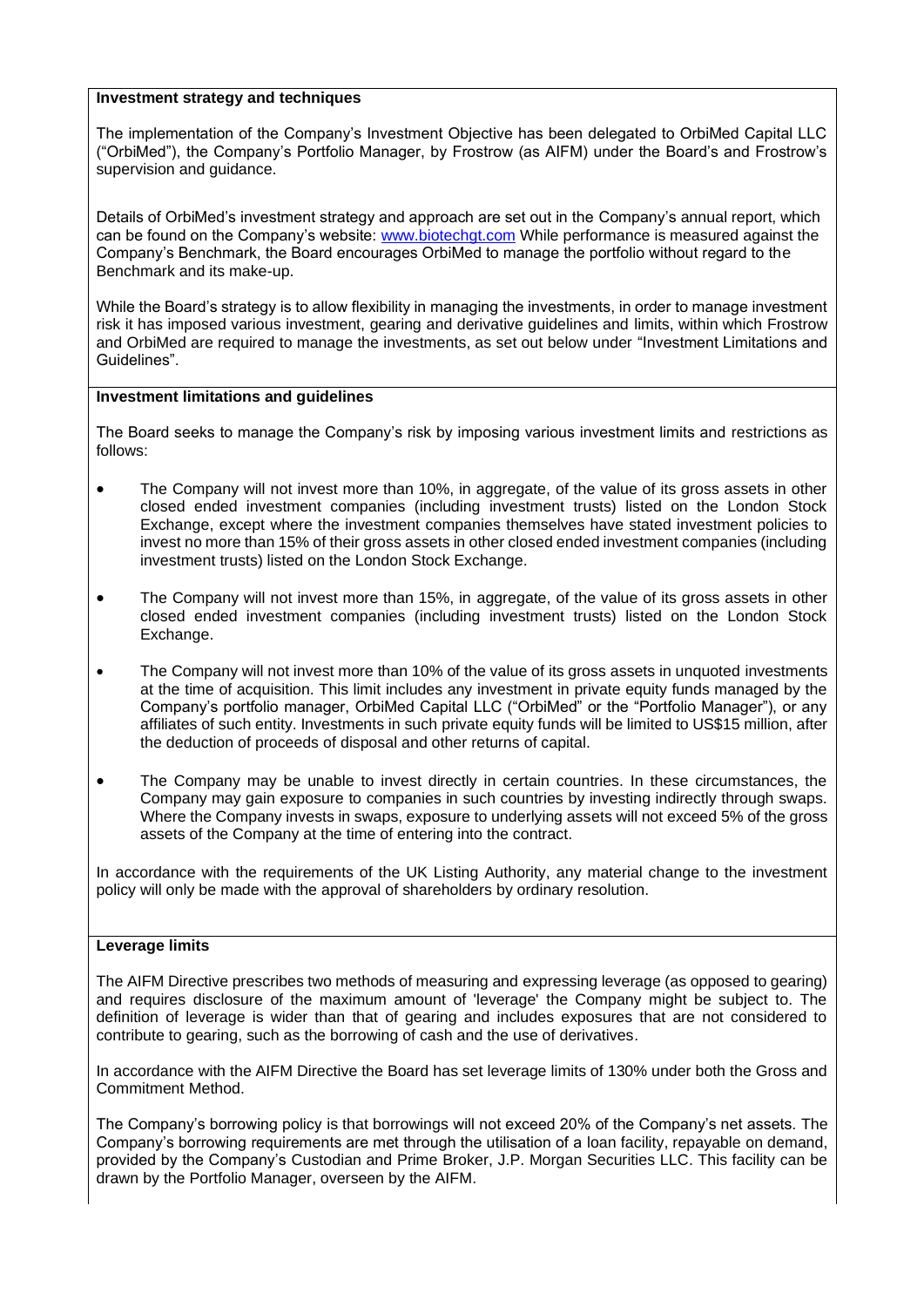The Company will ensure that any change to the maximum level of leverage which the AIFM and Portfolio Manager may employ on behalf of the Company, as well as any right of the re-use of collateral or any guarantee granted under the leveraging arrangement and the total amount of leveraged employed by the Company, is published in the Company's annual report, which can be found on the Company's website: [www.biotechgt.com.](http://www.biotechgt.com/) In addition, the Company will notify shareholders of any such changes, rights or guarantees without undue delay by issuing an announcement via a Regulatory Information Service ("RIS").

### **Changes to the investment policy**

In accordance with the Listing Rules, the Company can only make a material change to its published investment policy with the approval of its shareholders.

Any change in investment strategy or investment policy which does not amount to a material change to the Company's published investment policy may be made by the Company without shareholder approval.

Frostrow may amend the information set out in this document from time to time.

# **ADMINISTRATION AND MANAGEMENT OF THE COMPANY**

### **The AIFM**

Frostrow Capital LLP

Frostrow Capital LLP ("Frostrow") has been appointed to act as the Company's AIFM for the purposes of the AIFM Directive and has also been appointed as the Company's administrator and company secretary under a Management Agreement. Frostrow has been authorised by the FCA to act as an AIFM and is responsible for ensuring compliance with the AIFM Directive.

Frostrow has overall responsibility to perform risk management, company secretarial and administration functions for the Company and to advise the Company on a day-to-day basis in accordance with the investment policy of the Company, subject to the supervision, review and control by the Company's Board.

As described elsewhere in this document, the AIFM has delegated a function with respect to its duties to a third party in accordance with the delegation arrangements of the AIFM Directive and has delegated the day-to-day management of the Company's portfolio to the Portfolio Manager. Notwithstanding any delegation, the AIFM shall remain liable to the Company for the proper performance of the portfolio management, risk management and valuation. The Portfolio Manager will be responsible to the AIFM in respect of the management of the investment of the Company's assets in accordance with its investment objectives and policies, subject always to the supervision and direction of the AIFM.

The AIFM does not consider that any conflicts of interest arise from the delegation of its portfolio management function to OrbiMed.

## *AIFM fees*

A fee is payable by the Company to Frostrow, as AIFM, of 0.30% per annum of the Company's market capitalisation up to £500m; 0.20% per annum of the Company's market capitalisation between £500m and £1b; and 0.10% per annum of the Company's market capitalisation thereafter.

Frostrow is no longer entitled to a performance fee, however it is entitled to receive any performance fee that crystallises during the year ending 31 March 2022 in respect of cumulative outperformance attained by 31 March 2021.

#### **The Portfolio Manager**

OrbiMed Capital LLC

The Company and the AIFM have appointed the Portfolio Manager to provide portfolio management and related services in respect of the Company pursuant to the Portfolio Management Agreement.

OrbiMed, based in New York, is an investment manager focused exclusively on the healthcare sector. OrbiMed's investment management activities were founded in 1989 and now ranks as one of the world's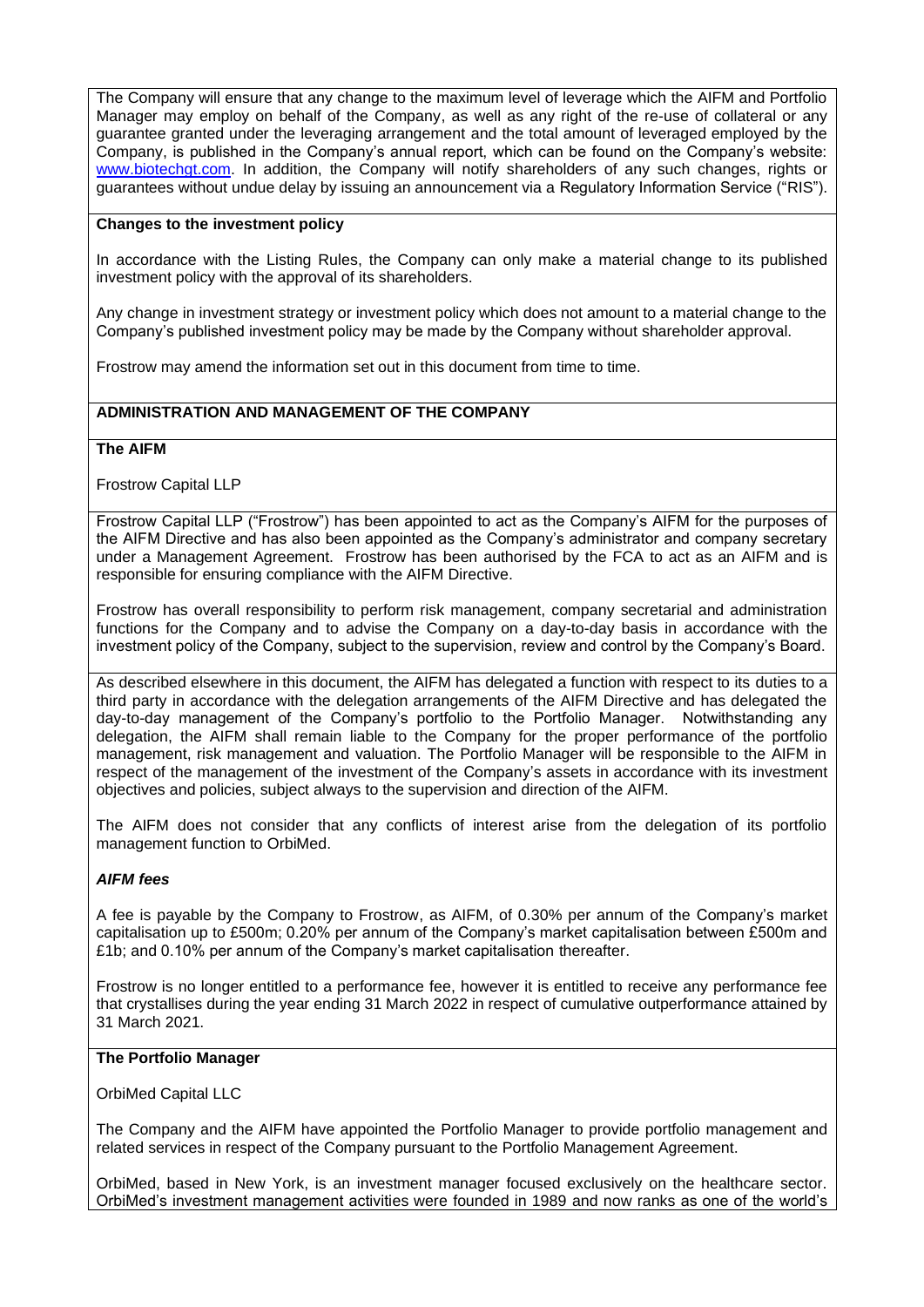largest healthcare-dedicated investment firms. OrbiMed's investment professionals possess a combination of extensive scientific, medical and financial expertise.

The Portfolio Management Agreement is terminable on 12 months' notice given by either party. The Portfolio Management Agreement can be terminated at any time in certain standard circumstances. The Portfolio Management Agreement is governed by the law of England and Wales.

## *Portfolio Management fees*

An annual fee is payable by the Company to OrbiMed, of 0.65% per annum of the Company's net asset value.

Dependent on the level of long-term outperformance of the Company, OrbiMed is entitled to the payment of a performance fee. The performance fee is calculated by reference to the amount by which the Company's net asset value ("NAV") performance has outperformed the Benchmark. The fee is calculated quarterly by comparing the cumulative performance of the Company's NAV with the cumulative performance of the Benchmark since the commencement of the performance fee arrangement on 30 June 2005. The performance fee payable to the Portfolio Manager, amounts to 15% of any outperformance over the Benchmark.

Further details on the performance fee are set out in the Company's annual report which is published on the Company's website [www.biotechgt.com.](http://www.biotechgt.com/)

## **The Depositary**

### J.P. Morgan Europe Limited

J.P. Morgan Europe Limited has been appointed as the Company's Depositary, as required by the AIFM Directive. The Depositary carries out the core duties under Article 21(7), (8) and (9) of the AIFM Directive, which include cash flow monitoring, asset verification and general oversight of the Company's portfolio, in accordance with the provision of depositary services, as set out in the Depositary Agreement between the AIFM, the Company and the Depositary. The notice period in the Depositary Agreement is 6 months on termination by a party to the Depositary Agreement.

The responsibility of the custody and safekeeping of the Company's assets has been delegated to J.P. Morgan Securities LLC, the Company's Custodian and Prime Broker in accordance with AIFM Directive. The Custodian and Prime Broker has further been authorised by the Depositary to delegate custody of the Company's assets to its sub-custodians in accordance with the AIFM Directive.

In relation to the responsibilities performed by the Depositary, the Depositary is liable to the Company or the shareholders for any loss suffered by them arising from the negligent or intentional failure to fulfil its obligations.

The AIFM does not consider that any conflicts of interest arise from the delegation of the Depositary's safekeeping responsibilities.

## *Depositary fees*

The Depositary receives 1.75 basis points (0.0175%) up to £150,000,000 of the value of assets held by the Depositary; 1.50 basis points (0.015%) from £150,000,000 to £300,000,000; 1.00 basis point (0.01%) from £300,000,000 to £500,000,000, 0.5 basis points (0.005%) above £500,000,000; or a minimum of £40,000 per annum.

The fees for the delegated custody component of the Depositary's role are dependent on the value of assets under management and the number and nature of transactions undertaken by the Company.

## **The Custodian and Prime Broker**

J.P. Morgan Securities LLC

The services provided by J.P. Morgan Securities LLC as Custodian and Prime Broker to the Company include: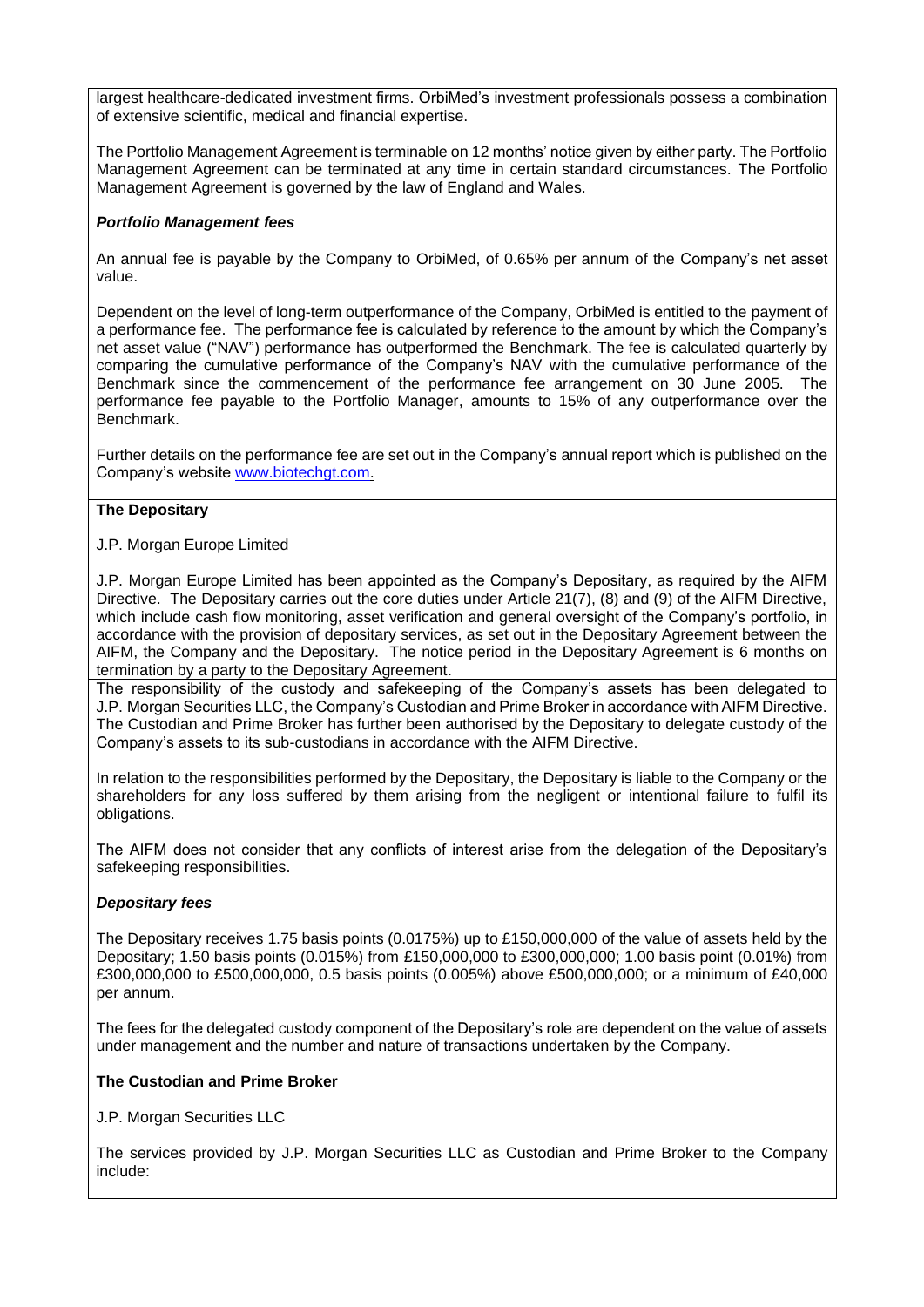- (a) safekeeping of the assets of the Company that can be held in custody (including book entry securities);
- (b) the processing of transactions on behalf of the Company; and
- (c) the provision to the Company of a loan facility which is repayable on demand. Up to 140% of the value of the loan drawn down can be taken as collateral by the Custodian and Prime Broker. Such assets may be used by the Custodian and Prime Broker and such use may include their being loaned, sold, rehypothecated or transferred by the Custodian and Prime Broker.

Under the terms of the Delegation Agreement, liability has been transferred under Article 21(12) of the AIFM Directive for the loss of the Company's financial instruments held in custody by the Custodian and Prime Broker from the Depositary to the Custodian and Prime Broker in accordance with Article 21(13 of the AIFM Directive.

In accordance with the AIFM Directive, the AIFM will inform investors before they invest in the AIF of any arrangement made by the Depositary to contractually discharge itself of liability. The AIFM will also inform investors without delay of any changes with respect to Depositary liability.

While the Depositary Agreement prohibits the re-use of the Company's assets by the Depositary or the Custodian and Prime Broker without the prior consent of the Company or Frostrow, the Company has consented to the transfer and re-use of its assets by the Custodian and Prime Broker (known as "rehypothecation"). This activity is undertaken in order to take advantage of lower financing costs on the Company's loan borrowings and also lower custody charges. Further information on rehypothecation can be found in the Company's annual report which is published on the Company's website [www.biotechgt.com.](http://www.biotechgt.com/)

# **The Auditor**

# BDO LLP

The Auditor provides audit-related services to the Company.

The Auditor has a statutory responsibility to report to the members of the Company as a whole in relation to the truth and fairness of the Company's state of affairs and profit or loss as well as confirming that the Company accounts have been prepared in accordance with the Company's articles of association. The Auditor is also required to report by exception if there are certain matters on which they are not satisfied, including if adequate accounting records have not been kept by the Company or it has not received all the information and explanations required in order to carry out the audit.

# *Audit fees*

Details of the fees paid to the Auditor are set out in the Company's annual report which is published on the Company's website [www.biotechgt.com.](http://www.biotechgt.com/)

## **The Registrar**

Link Group

The Registrar maintains the Company's register of members.

# *Registrar fees*

Details of the fees paid to the Registrar are set out in the Company's Annual Report which is published on the Company's website: [www.biotechgt.com.](http://www.biotechgt.com/)

# **Other fees, charges and expenses**

Additional fees payable by the Company to those set out above include: legal fees, broker commissions, directors' fees, professional services fees and expected expenses. Details can be found the Company's annual report published on the Company's website: [www.biotechgt.com.](http://www.biotechgt.com/)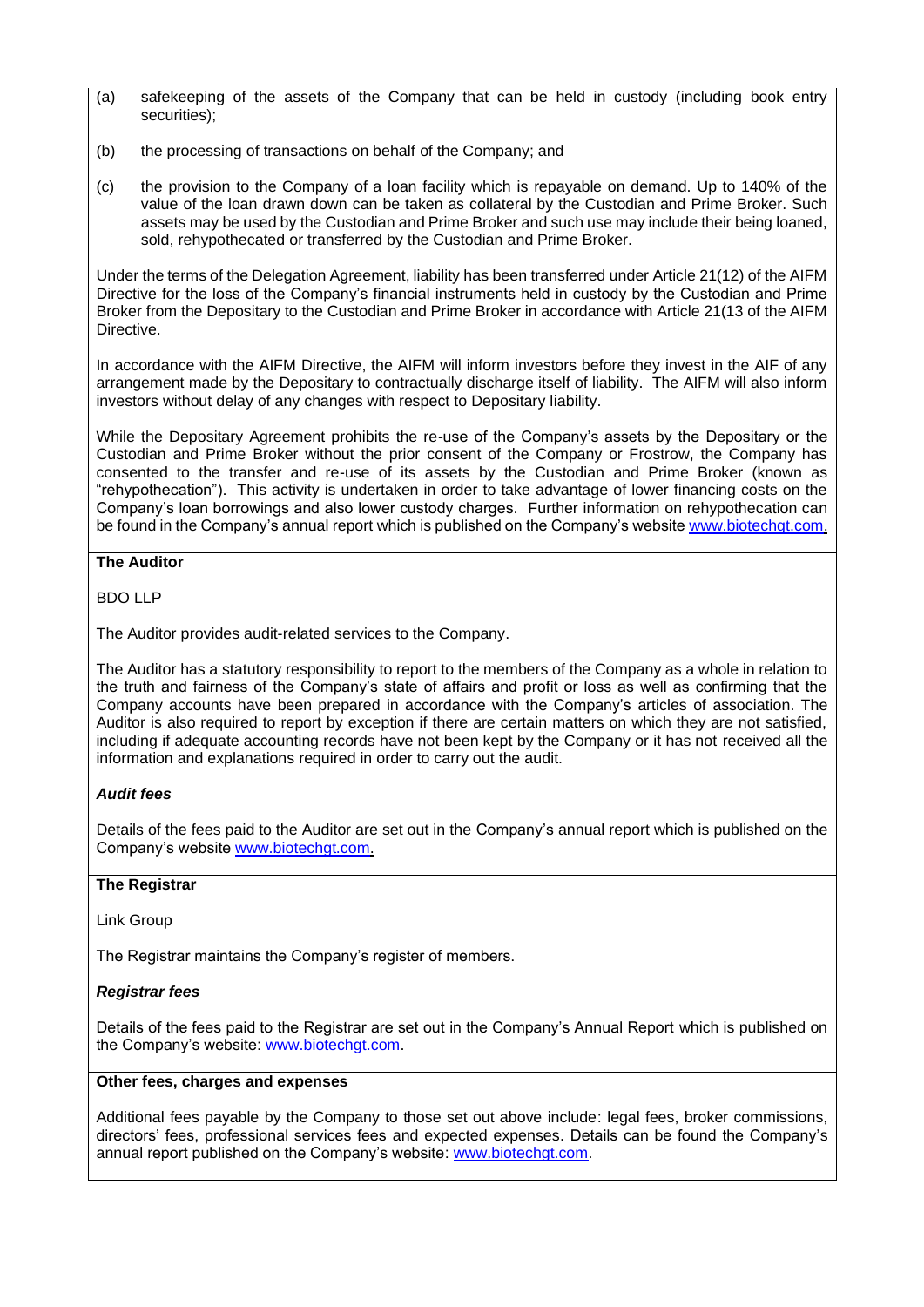Shareholders do not bear any fees, charges and expenses directly, other than any fees, charges and expenses incurred as a consequence of acquiring, transferring, redeeming or otherwise selling Ordinary Shares.

### **SHAREHOLDER INFORMATION**

### **Annual report and accounts**

Copies of the Company's latest annual and half year reports may be accessed on the Company's website: [www.biotechgt.com](http://www.biotechgt.com/) or by writing to the Company Secretary at 25 Southampton Buildings, London WC2A 1AL.

### **Publication of Net Asset Values**

The latest unaudited Net Asset Value per Ordinary Share of the Company may be accessed on the Company's website: www.biotechgt.com

### **Valuation policy**

The Company's portfolio of assets will be valued on each day (a "Dealing Day") on which the London Stock Exchange is open for business (the "Valuation Date"). All instructions to issue or cancel shares in the Company given for a prior Dealing Day shall be assumed to have been carried out (and any cash paid or received).

The valuation will be based on the following:

- (a) Cash and amounts held in current and deposit accounts and in other time-related deposits will be valued at their nominal value.
- (b) All transferable securities will be valued at fair value:
	- (i) fair value for quoted investments is deemed to be bid market prices, or last traded price, depending on the convention of the exchange on which they are quoted;
	- (ii) where the AIF trades in investments where prices are not available on an exchange, quotations from brokers are utilised as follows:
		- Where possible, at least two quotations will be obtained.
		- The quotation should come from active participants in the market.

Where only one quotation can be obtained, the valuation will be considered in conjunction with other market-based observations such as comparable sources.

(iii) In respect of unquoted investments, or where the market for a financial instrument is not active, fair value is established by using valuation techniques which may include using weighted expected returns, reference to the current fair value of another instrument that is substantially the same, discounted cash flow analysis and option pricing models. Where there is a valuation technique commonly used by market participants to price the instrument and that technique has been demonstrated to provide reliable estimates of prices obtained in actual market transactions, that technique is utilised.

The Board and the Frostrow Valuation Committee will review and approve the valuation and methodology applied to each unquoted investment on a quarterly basis.

- (c) All other property contained within the Company's portfolio of assets will be priced at a value which, in the opinion of the AIFM, represents a fair and reasonable price.
- (d) If there are any outstanding agreements to purchase or sell any of the Company's portfolio of assets which are incomplete, then the valuation will assume completion of the agreement.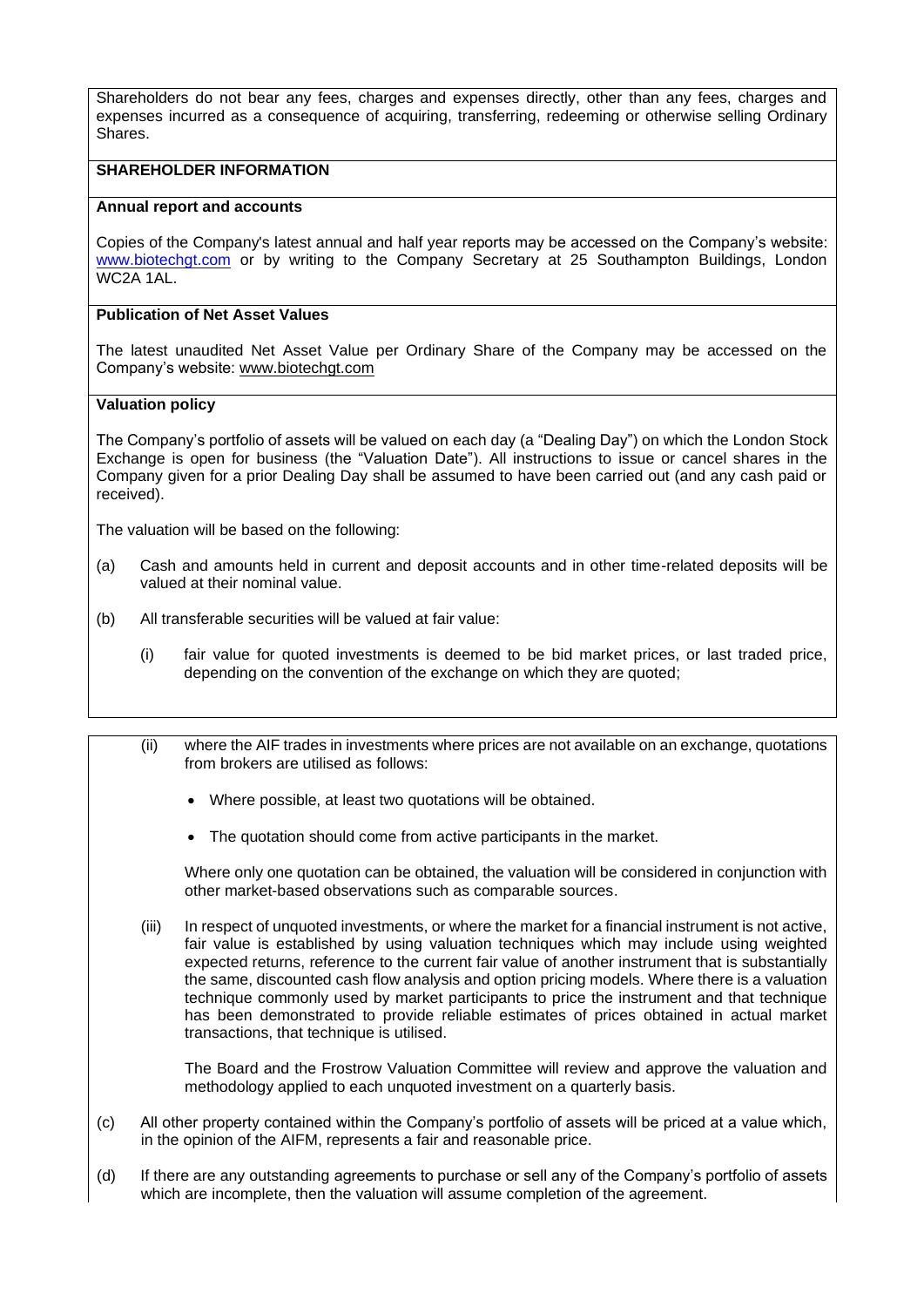- (e) Added to the valuation will be:
	- (i) any accrued and anticipated tax repayments of the Company;
	- (ii) any money due to the Company because of Ordinary Shares issued prior to the relevant Dealing Day;
	- (ii) income due and attributed to the Company but not received; and
	- (iii) any other credit of the Company due to be received by the Company.

Amounts which are *de minimis* may be omitted from the valuation.

- (f) Deducted from the valuation will be:
	- (i) any anticipated tax liabilities of the Company;
	- (ii) any money due to be paid out by the Company because of Ordinary Shares bought back by the Company prior to the valuation;
	- (iii) the principal amount and any accrued but unpaid interest on any borrowings; and
	- (iv) any other liabilities of the Company, with periodic items accruing on a daily basis.

Amounts which are *de minimis* may be omitted from the valuation.

Where the Company trades in investments where prices are not available on an exchange, quotations from brokers are utilised as follows:

- (i) where possible at least two quotations will be obtained; and
- (ii) the quotations should come from active participants in the market

Where only one quotation can be obtained the valuation will be considered in conjunction with other marketbased observations such as comparable sources.

Valuations of Net Asset Value per Ordinary Share will be suspended only in any circumstances in which the underlying data necessary to value the investments of the Company cannot readily or without undue expenditure be obtained. Any such suspension will be announced to a Regulatory Information Service.

### **Historical performance of the Company**

Details of the Company's historical financial performance are provided in the Company's annual reports and monthly factsheets, which are available on the Company's website: [www.biotechgt.com.](http://www.biotechgt.com/)

Investors should note that past performance of the Company is not necessarily indicative of future performance. Investors may not get back the amount invested.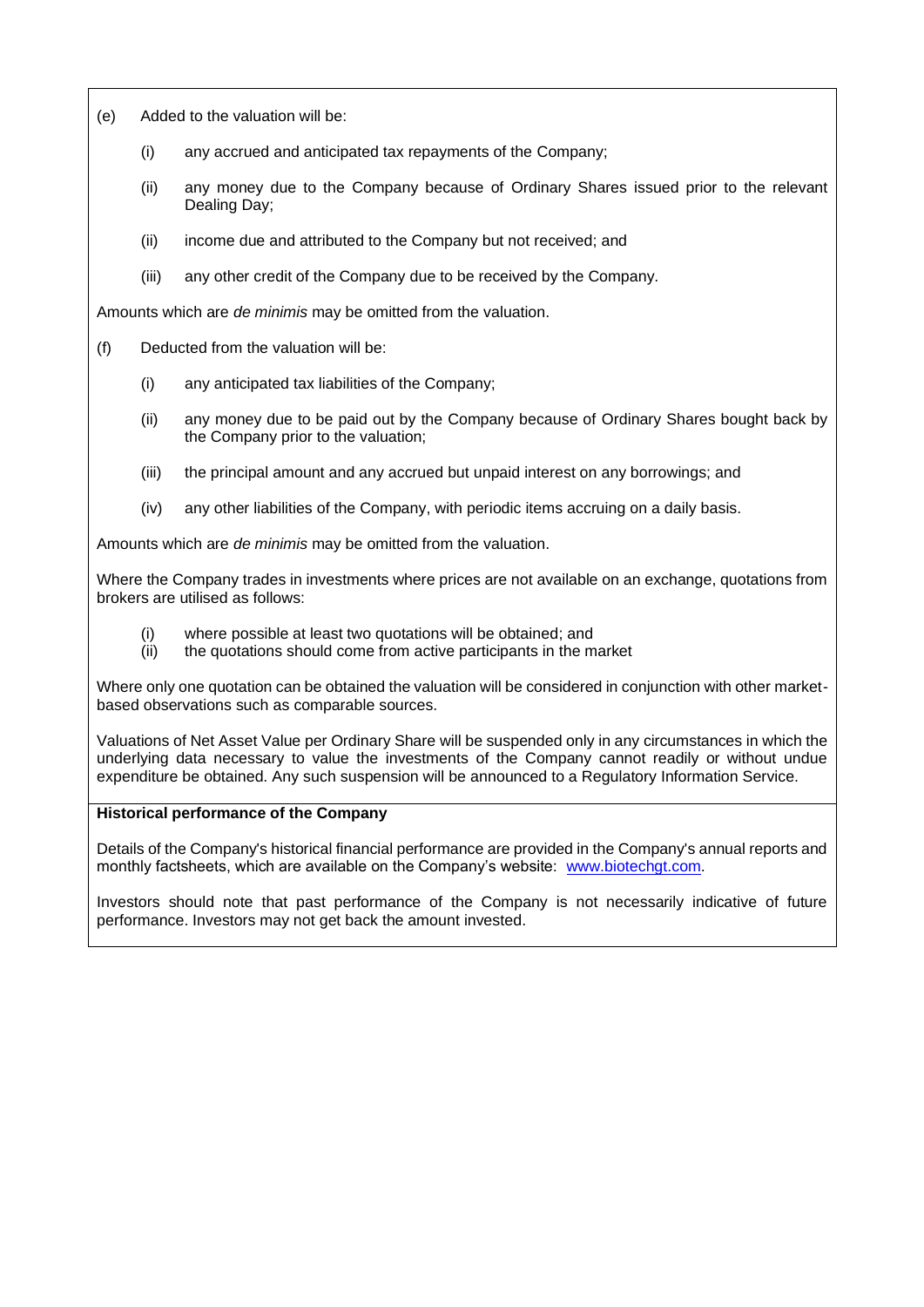### **Purchases and sales of Ordinary Shares by investors**

The issue of new Ordinary Shares by the Company, by way of a fresh issue of Ordinary Shares, is subject to the requisite shareholder authorities being in place and all Listing Rule requirements having been met. Ordinary Shares can also be bought in the open market through a stockbroker or other financial intermediary. Ordinary Shares qualify fully for inclusion within tax-efficient ISA wrappers. Further information on how the Company's Ordinary Shares may be purchased is set out in the section headed "How to Invest" on the Company's website: [www.biotechgt.com.](http://www.biotechgt.com/)

The agreement between the Shareholders and the Company for the acquisition of Ordinary Shares in the Company is governed by English law and, by purchasing Ordinary Shares in the Company, Shareholders agree that the courts of England have exclusive jurisdiction to settle any disputes. All communications in connection with the purchase of Ordinary Shares will be in English.

Ordinary Shares may be issued only at a premium to Net Asset Value, at the Board's discretion. While the Company will typically have shareholder authority to buy back shares, Shareholders do not have the right to have their shares purchased by the Company.

The UK has acceded to the Hague Convention on Choice of Courts Agreements 2005 (the "Hague Convention") which applies between the EU member states, Montenegro, Denmark, Mexico, Singapore and the UK and provides for the recognition of foreign judgments in respect of contracts which contain an exclusive jurisdiction clause. The UK has also applied to re-join the Lugano Convention 2007 which would permit for the recognition of judgments based on contracts under the laws of member states regardless of whether the contract contains an exclusive or a non-exclusive choice of law clause in the states that are parties to that convention (i.e. EU member states and Iceland, Norway and Switzerland). However, each member of the Lugano Convention (EU, Iceland, Norway and Switzerland) has a veto on the accession of new members and UK accession may not occur.

#### **Fair treatment of investors**

The AIFM has procedures, arrangements and policies in place to ensure compliance with the principles more particularly described in the AIFM Directive relating to the fair treatment of investors. The principles of treating investors fairly include, but are not limited to:

- acting in the best interests of the Company and of the shareholders;
- ensuring that the investment decisions taken for the account of the Company are executed in accordance with the Company's investment policy and objective and risk profile;
- ensuring that the interests of any group of shareholders are not placed above the interests of any other group of shareholders;
- ensuring that fair, correct and transparent pricing models and valuation systems are used for the Company;
- preventing undue costs being charged to the Company and shareholders;
- taking all reasonable steps to avoid conflicts of interests and, when they cannot be avoided, identifying, managing, monitoring and, where applicable, disclosing those conflicts of interest to prevent them from adversely affecting the interests of shareholders; and
- recognising and dealing with complaints fairly.

The AIFM maintains and operates organisational, procedural and administrative arrangements and implements policies and procedures designed to manage actual and potential conflicts of interest.

As at the date of this document, no investor has obtained preferential treatment or the right to obtain preferential treatment.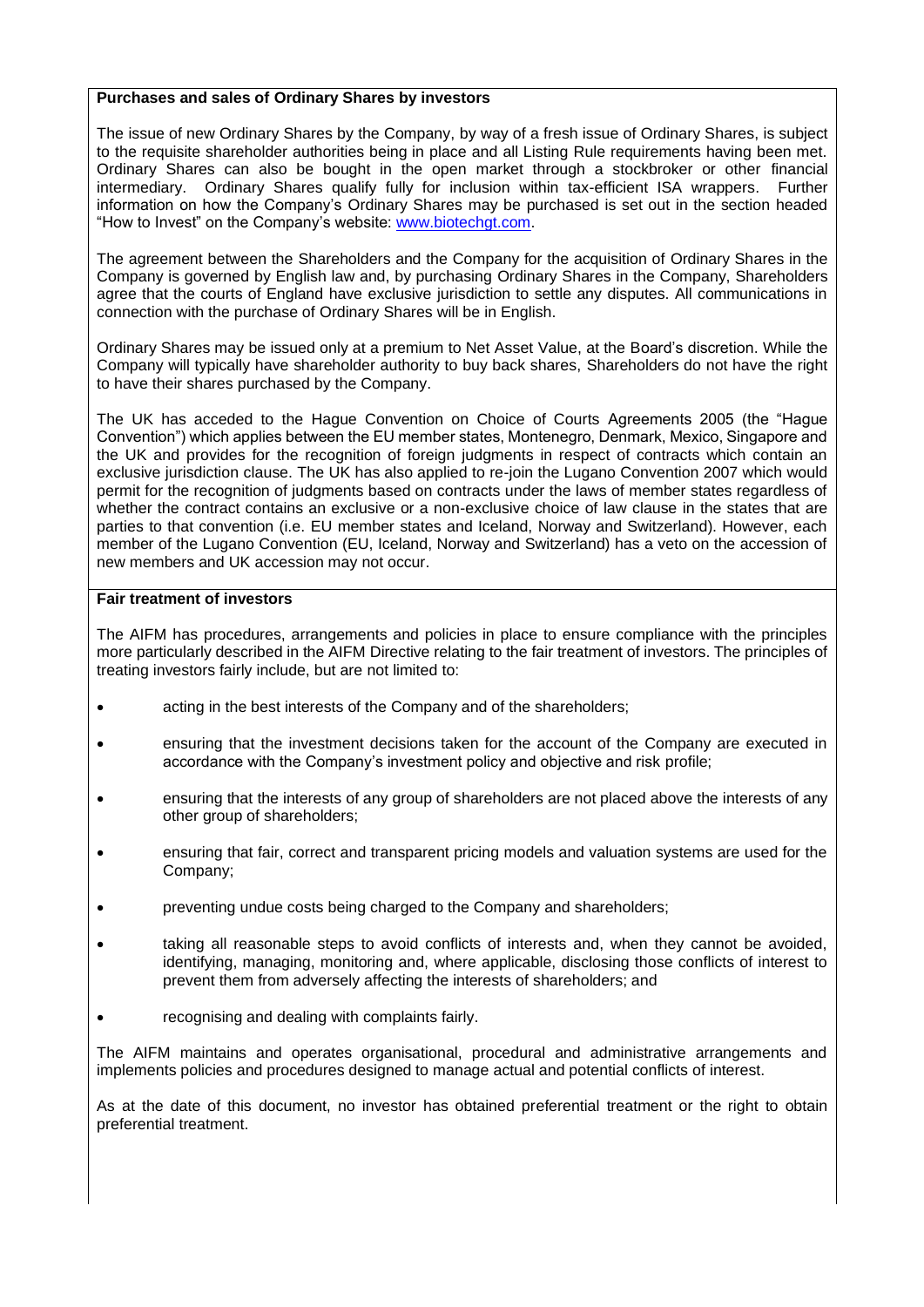# **RISK FACTORS**

The principal risks and uncertainties currently facing the Company are set out in the latest annual report of the Company, which can be found on the Company's website: [www.biotechgt.com.](http://www.biotechgt.com/)

# **RISK MANAGEMENT**

### **Risk profile**

In accordance with the AIFM Directive, the AIFM will ensure that the current risk profile of the Company and the risk management systems employed by the AIFM to manage those risks in relation to the Company's portfolio is published in the Company's annual report, which can be found on the Company's website: [www.biotechgt.com.](http://www.biotechgt.com/)

#### **Risk management systems**

The AIFM has established risk management systems in order to manage key risks. Further details regarding the risk management process is available from the AIFM, on request.

## **Liquidity risk management**

The AIFM maintains a liquidity management policy to monitor the liquidity risk of the Company. Shareholders have no right to redeem their Ordinary Shares from the Company but may trade their Ordinary Shares on the secondary market. However, there is no guarantee that there will be a liquid market in the Ordinary Shares.

Further details regarding the liquidity management is available from the AIFM, on request. In accordance with the AIFM Directive, the AIFM will ensure that the following information in relation to the Company's portfolio is published in the Company's annual report, which can be found on the Company's website: [www.biotechgt.com:](http://www.biotechgt.com/)

- the percentage of the Company's assets which are subject to special arrangements arising from their illiquid nature; and
- any new arrangements for managing the liquidity of the Company.

### **Professional negligence liability risks**

The AIFM maintains professional indemnity insurance at the level required under the AIFM Directive in order to cover potential liability risks arising from professional negligence.

#### **The manner in which sustainability risks are integrated into the investment decisions of the AIFM**

The AIFM has delegated its portfolio management function to OrbiMed Capital LLC and therefore does not take any investment decisions on behalf of the Company.

The Company's Portfolio Manager, OrbiMed, believes that there is a high congruence between companies that seek to act responsibly and those that succeed in building long-term shareholder value. OrbiMed seeks to integrate its Responsible Investing Policy into its overall investment process for the Company in order to maximise investment returns.

A core part of OrbiMed's Responsible Investing Policy is to identify, and exclude from potential investment, business sectors which objectively lead to negative impacts on public health or wellbeing.

OrbiMed makes investment decisions based on a variety of financial and non-financial company factors, including environmental, social and governance (ESG) information. OrbiMed's due diligence process for prospective and existing investments takes into account financially material ESG factors, where relevant and applicable. ESG factors do not form the sole, or primary, set of considerations for an investment decision.